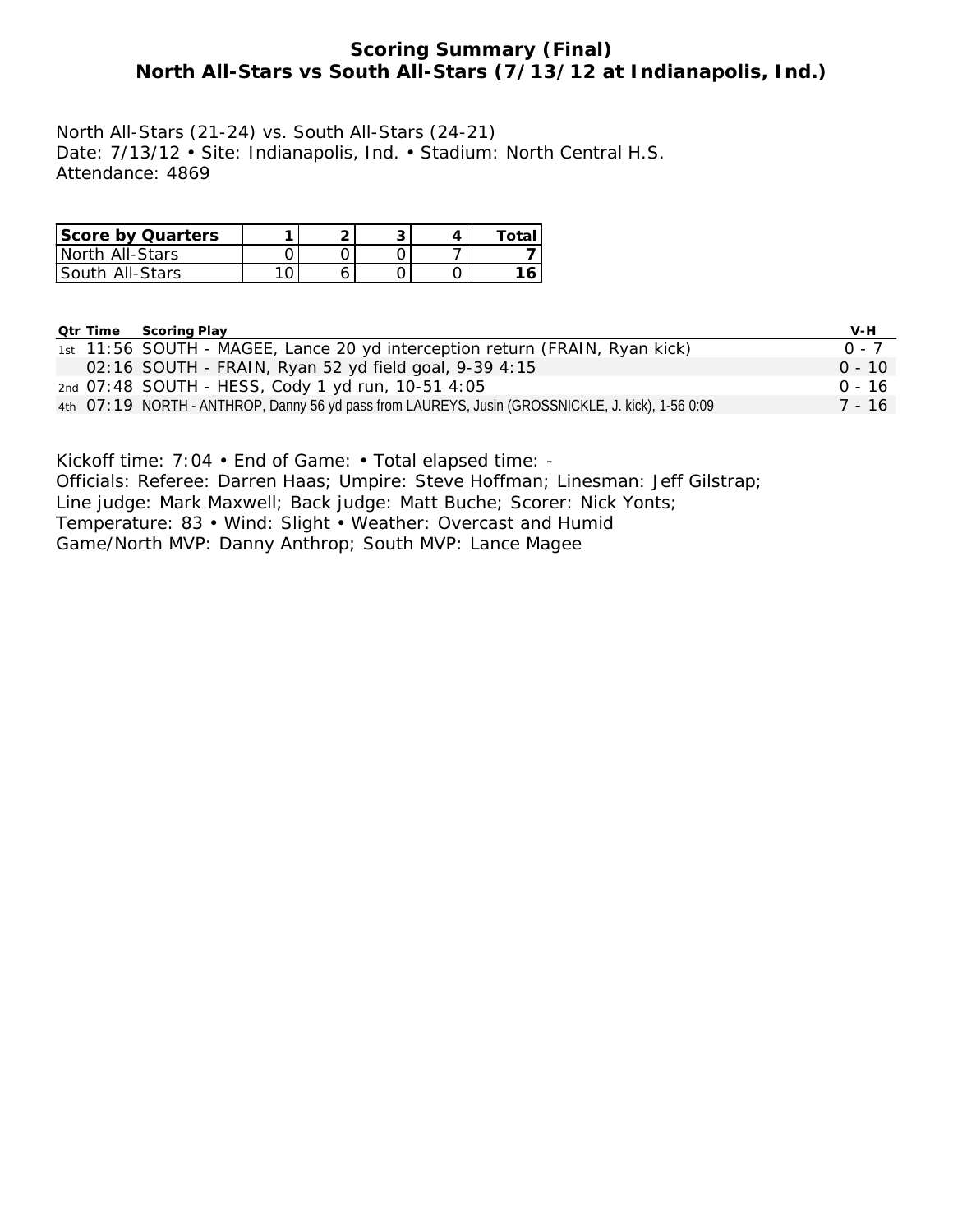# **Team Statistics (Final) North All-Stars vs South All-Stars (7/13/12 at Indianapolis, Ind.)**

|                                | <b>NORTH</b>   | <b>SOUTH</b>   |
|--------------------------------|----------------|----------------|
| <b>FIRST DOWNS</b>             | 11             | 10             |
| Rushing                        | 6              | 6              |
| Passing                        | 3              | 2              |
| Penalty                        | 2              | $\overline{2}$ |
| <b>NET YARDS RUSHING</b>       | 92             | 90             |
| <b>Rushing Attempts</b>        | 28             | 35             |
| Average Per Rush               | 3.3            | 2.6            |
| <b>Rushing Touchdowns</b>      | 0              | 1              |
| <b>Yards Gained Rushing</b>    | 131            | 120            |
| Yards Lost Rushing             | 39             | 30             |
| <b>NET YARDS PASSING</b>       | 107            | 82             |
| Completions-Attempts-Int       | $9 - 19 - 2$   | $8 - 15 - 1$   |
| Average Per Attempt            | 5.6            | 5.5            |
| Average Per Completion         | 11.9           | 10.2           |
| Passing Touchdowns             | 1              | 0              |
| <b>TOTAL OFFENSE YARDS</b>     | 199            | 172            |
| Total offense plays            | 47             | 50             |
| Average Gain Per Play          | 4.2            | 3.4            |
| Fumbles: Number-Lost           | $1 - 0$        | $0 - 0$        |
| Penalties: Number-Yards        | $6 - 72$       | $3 - 35$       |
| <b>PUNTS-YARDS</b>             | 4-129          | 5-188          |
| Average Yards Per Punt         | 32.2           | 37.6           |
| Net Yards Per Punt             | 32.2           | 32.6           |
| Inside 20                      | $\overline{2}$ | 0              |
| 50+ Yards                      | 0              | 1              |
| Touchbacks                     | 0              | 0              |
| Fair catch                     | 3              | 0              |
| KICKOFFS-YARDS                 | $2 - 115$      | $4 - 237$      |
| Average Yards Per Kickoff      | 57.5           | 59.2           |
| Net Yards Per Kickoff          | 39.0           | 33.8           |
| Touchbacks                     | 1              | 3              |
| Punt returns: Number-Yards-TD  | $4 - 25 - 0$   | $0 - 0 - 0$    |
| Average Per Return             | 6.2            | 0.0            |
| Kickoff returns: Number-Yds-TD | $1 - 42 - 0$   | $1 - 17 - 0$   |
| Average Per Return             | 42.0           | 17.0           |
| Interceptions: Number-Yds-TD   | $1 - 0 - 0$    | $2 - 20 - 1$   |
| Fumble Returns: Number-Yds-TD  | $0 - 0 - 0$    | $0 - 0 - 0$    |
| Miscellaneous Yards            | 0              | 0              |
| Possession Time                | 22:06          | 25:54          |
| 1st Quarter                    | 7:45           | 4:15           |
| 2nd Quarter                    | 5:30           | 6:30           |
| 3rd Quarter                    | 4:27           | 7:33           |
| 4th Quarter                    | 4:24           | 7:36           |
| <b>Third-Down Conversions</b>  | $1$ of $9$     | 5 of 14        |
| <b>Fourth-Down Conversions</b> | $0$ of $2$     | $1$ of $2$     |
| Red-Zone Scores-Chances        | $0 - 2$        | $1 - 2$        |
| Touchdowns                     | $0 - 2$        | $1 - 2$        |
| Field goals                    | $0 - 2$        | $0 - 2$        |
| Sacks By: Number-Yards         | $1 - 12$       | $4 - 27$       |
| <b>PAT Kicks</b>               | $1 - 1$        | $1 - 1$        |
| <b>Field Goals</b>             | $0 - 1$        | $1 - 2$        |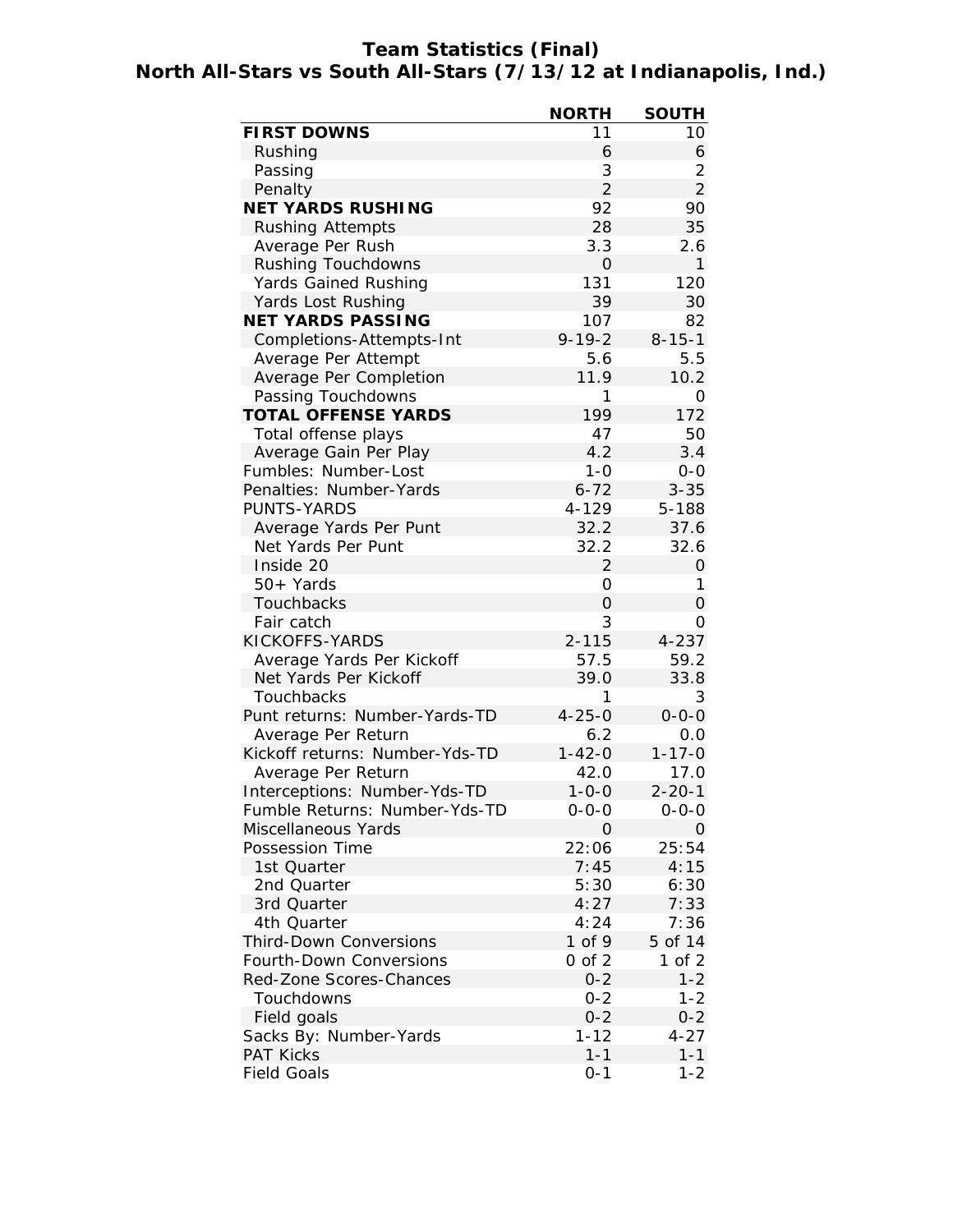# **Individual Statistics (Final) North All-Stars vs South All-Stars (7/13/12 at Indianapolis, Ind.)**

# **North All-Stars South All-Stars**

| <b>Rushing</b>            | No. Gain Loss Net TD                  |                               |                            | Lg Avg         |                     | <b>Rushing</b>       |                     | No. Gain Loss           |              | Net TD          |                      | Lg Avg                      |
|---------------------------|---------------------------------------|-------------------------------|----------------------------|----------------|---------------------|----------------------|---------------------|-------------------------|--------------|-----------------|----------------------|-----------------------------|
| TERRELL, Zach             | 12<br>55                              | 18<br>37                      | $\mathbf 0$                | 13             | 3.1                 | HESS, Cody           | 8                   | 34                      | 5            | 29              | 17<br>1              | 3.6                         |
| NELSON, John              | 5<br>27                               | 23<br>4                       | 0                          | 15             | 4.6                 | DUNCAN, Jalen        | 7                   | 29                      | 0            | 29              | 0                    | 8<br>4.1                    |
| STRBJAK, Mark             | 1<br>14                               | 14<br>0                       | 0                          | 14 14.0        |                     | KAMMAN, Kyle         | 5                   | 24                      | 0            | 24              | 0                    | 8<br>4.8                    |
| ANTHROP, Danny            | 1<br>11                               | 11<br>0                       | 0                          | 11             | 11.0                | GIBSON, Rob          | 7                   | 24                      | 3            | 21              | 0                    | 7<br>3.0                    |
| BRIDGEWORTH, A.           | 1<br>6                                | $\mathbf 0$<br>6              | 0                          | 6              | 6.0                 | <b>BRAMBLE, Kyle</b> | 3                   | 9                       | $\mathsf{O}$ | 9               | 0                    | 6<br>3.0                    |
| LAUREYS, Jusin            | 4<br>16                               | 5<br>11                       | 0                          | 12             | 1.2                 | CLARK, Lane          | 1                   | $\mathbf 0$             | $\mathbf 0$  | $\mathbf 0$     | $\mathbf 0$          | $\mathbf 0$<br>0.0          |
| ZUREK, Mason              | $\overline{2}$<br>1                   | $\overline{2}$<br>$\mathbf 0$ | 0                          | 2              | 2.0                 | GARDNER, M.          | 1                   | $\Omega$                | 9            | -9              | 0                    | $\mathsf{O}$<br>$-9.0$      |
| <b>TEAM</b>               | 1<br>$\mathbf 0$                      | 3<br>$-3$                     | 0                          | $\mathbf 0$    | $-3.0$              | BURTRON, Wade        | 3                   | 0                       | 13           | $-13$           | 0                    | 0<br>$-4.3$                 |
| JAMES, Taylor             | 2<br>0                                | $\sqrt{3}$<br>$-3$            | 0                          | 0              | $-1.5$              | Totals               | 35                  | 120                     | 30           | 90              | 1<br>17              | 2.6                         |
| Totals                    | 28<br>131                             | 39<br>92                      | $\overline{O}$             | 15             | 3.3                 |                      |                     |                         |              |                 |                      |                             |
| Passing                   | $C - A - I$                           | Yds TD Long Sack              |                            |                |                     | Passing              |                     | $C - A - I$             |              |                 |                      | Yds TD Long Sack            |
| LAUREYS, Jusin            | $7 - 12 - 1$                          | 93<br>1                       | 56                         |                | $\overline{2}$      | KAMMAN, Kyle         |                     | $6 - 11 - 0$            | 64           | $\mathbf 0$     | 35                   | 0                           |
| TERRELL, Zach             | $2 - 7 - 1$                           | 14<br>0                       | 11                         |                | $\overline{2}$      | <b>BURTRON, Wade</b> |                     | $2 - 3 - 0$             | 18           | 0               | 14                   | 1                           |
| Totals                    | $9 - 19 - 2$                          | 107<br>1                      | 56                         |                | $\overline{4}$      | GIBSON, Rob          |                     | $0 - 1 - 1$             | 0            | 0               | 0                    | $\overline{0}$              |
|                           |                                       |                               |                            |                |                     | Totals               |                     | $8 - 15 - 1$            | 82           | $\mathbf 0$     | 35                   | $\overline{1}$              |
| Receiving                 | No. Yards                             | TD                            | Long                       |                |                     | Receiving            |                     | No. Yards               | TD           |                 | Long                 |                             |
| ANTHROP, Danny            | 8<br>104                              | 1                             | 56                         |                |                     | HAMPTON, Luke        | 2                   | 50                      |              | $\mathbf 0$     | 35                   |                             |
| DYE, Jake                 | 1                                     | 3<br>0                        | $\overline{3}$             |                |                     | GARDNER, M.          | 2                   | 6                       |              | 0               | 4                    |                             |
| Totals                    | 9<br>107                              | $\mathbf{1}$                  | $\overline{56}$            |                |                     | DUNCAN, Jalen        | 1                   | 14                      |              | 0               | 14                   |                             |
|                           |                                       |                               |                            |                |                     | CMEHIL, Eddie        | 1                   | 8                       |              | 0               | 8                    |                             |
|                           |                                       |                               |                            |                |                     | PAIGE, Mitchell      | 1                   | 6                       |              | 0               | 6                    |                             |
|                           |                                       |                               |                            |                |                     | BRAMBLE, Kyle        | 1                   | $-2$                    |              | 0               | $\mathsf{O}\xspace$  |                             |
|                           |                                       |                               |                            |                |                     | Totals               | $\overline{8}$      | $\overline{82}$         |              | $\mathbf 0$     | $\overline{35}$      |                             |
| Punting                   | No.<br>Yds                            | Avg Long In20                 |                            |                | TВ                  | Punting              | No.                 | Yds                     |              | Avg Long In20   |                      | TВ                          |
| STRBJAK, Mark             | 129<br>4                              | 32.2                          | 35                         | $\overline{c}$ | 0                   | FRAIN, Ryan          | 5                   | 188                     | 37.6         | 51              |                      | 0<br>0                      |
| Totals                    | 4<br>129                              | 32.2                          | 35                         | $\overline{2}$ | $\mathbf{O}$        | Totals               | 5                   | 188                     | 37.6         | 51              |                      | $\mathbf{O}$<br>$\mathbf 0$ |
|                           | Punt                                  | <b>Kickoff</b>                |                            | Intercept      |                     |                      |                     | Punt                    |              | <b>Kickoff</b>  |                      | Intercept                   |
| <b>Returns</b>            | No Yds                                | Lg No Yds                     | Lg No Yds                  |                | Lg                  | <b>Returns</b>       | No Yds              |                         | Lg No Yds    |                 | Lg No Yds            | Lg                          |
| ANTHROP, Danny            | 3<br>15<br>18                         | 42<br>1                       | 42<br>$\mathbf 0$          | 0              | 0                   | GARDNER, M.          | $\mathbf 0$         | $\mathbf 0$<br>$\Omega$ | $\mathbf{1}$ | 17<br>17        | $\overline{0}$       | 0<br>0                      |
| BRIDGEWORTH, A.           | $\overline{7}$<br>1<br>$\overline{7}$ | $\mathbf 0$<br>$\mathbf 0$    | $\overline{O}$<br>0        | 0              | $\mathbf 0$         | MAGEE, Lance         | 0                   | $\Omega$<br>0           | $\mathbf 0$  | $\mathbf 0$     | 0 <br>$\mathbf{1}$   | 20<br>20                    |
| DICKEY, Alfred            | 0<br>$\mathsf{O}$<br>$\circ$          | $\mathbf 0$<br>0              | $\Omega$<br>$\overline{1}$ | 0              | $\mathsf{O}\xspace$ | WINDELL, J.          | $\mathsf{O}\xspace$ | $\mathsf O$<br> 0       | $\mathbf 0$  | $\mathbf 0$     | 0 <br>$\overline{1}$ | 0<br>$\overline{0}$         |
| Totals                    | 15<br>4<br>25                         | 1<br>42                       | 42<br>$\mathbf{1}$         | $\mathbf 0$    | $\Omega$            | Totals               | $\Omega$            | 0 <br>$\Omega$          | 1            | 17<br>17        | $\overline{2}$       | 20<br>20                    |
| Field goals               | Qtr<br>Time                           | <b>Dist</b>                   | Result                     |                |                     | <b>Field goals</b>   | Qtr                 | Time                    | Dist         |                 | <b>Result</b>        |                             |
| GROSSNICKLE, J. 2nd 03:07 |                                       | 42 yards Missed               |                            |                |                     | FRAIN, Ryan          | 1st                 | 02:16                   |              | 52 yards Good   |                      |                             |
|                           |                                       |                               |                            |                |                     | FRAIN, Ryan          | 3rd                 | 04:04                   |              | 28 yards Missed |                      |                             |
| <b>Kickoffs</b>           | No. Yards                             | Avg                           | TB.                        | OВ             |                     | <b>Kickoffs</b>      |                     | No. Yards               |              | Avg             | TВ                   | OВ                          |
| GROSSNICKLE, J.           | 2<br>115                              | 57.5                          | 1                          | $\mathbf 0$    |                     | FRAIN, Ryan          | 4                   | 237                     | 59.2         |                 | 3                    | $\Omega$                    |
| All-purpose               | Run Rcv                               | <b>PR</b><br>KR               | IR.                        | <b>Total</b>   |                     | All-purpose          |                     | Run Rcv                 | KR           | <b>PR</b>       | IR                   | <b>Total</b>                |
| ANTHROP, Danny            | 11<br>104                             | 42<br>18                      | $\mathsf{O}$               |                | 175                 | HAMPTON, Luke        | $\mathbf 0$         | 50                      | $\mathbf 0$  | $\mathbf 0$     | $\mathbf 0$          | 50                          |
| TERRELL, Zach             | 37<br>0                               | $\mathsf O$<br>0              | $\mathsf O$                |                | 37                  | DUNCAN, Jalen        | 29                  | 14                      | 0            | 0               | 0                    | 43                          |
| NELSON, John              | 23<br>$\mbox{O}$                      | $\mathbf 0$<br>$\mathbf 0$    | $\mbox{O}$                 |                | 23                  | HESS, Cody           | 29                  | $\mathbf 0$             | 0            | 0               | 0                    | 29                          |
| STRBJAK, Mark             | 14<br>0                               | $\mathbf 0$<br>$\mathbf 0$    | 0                          |                | 14                  | KAMMAN, Kyle         | 24                  | 0                       | $\Omega$     | $\mathbf 0$     | $\mathbf 0$          | 24                          |

FUMBLES: North All-Stars-LAUREYS, Jusin 1-0. South All-Stars-None.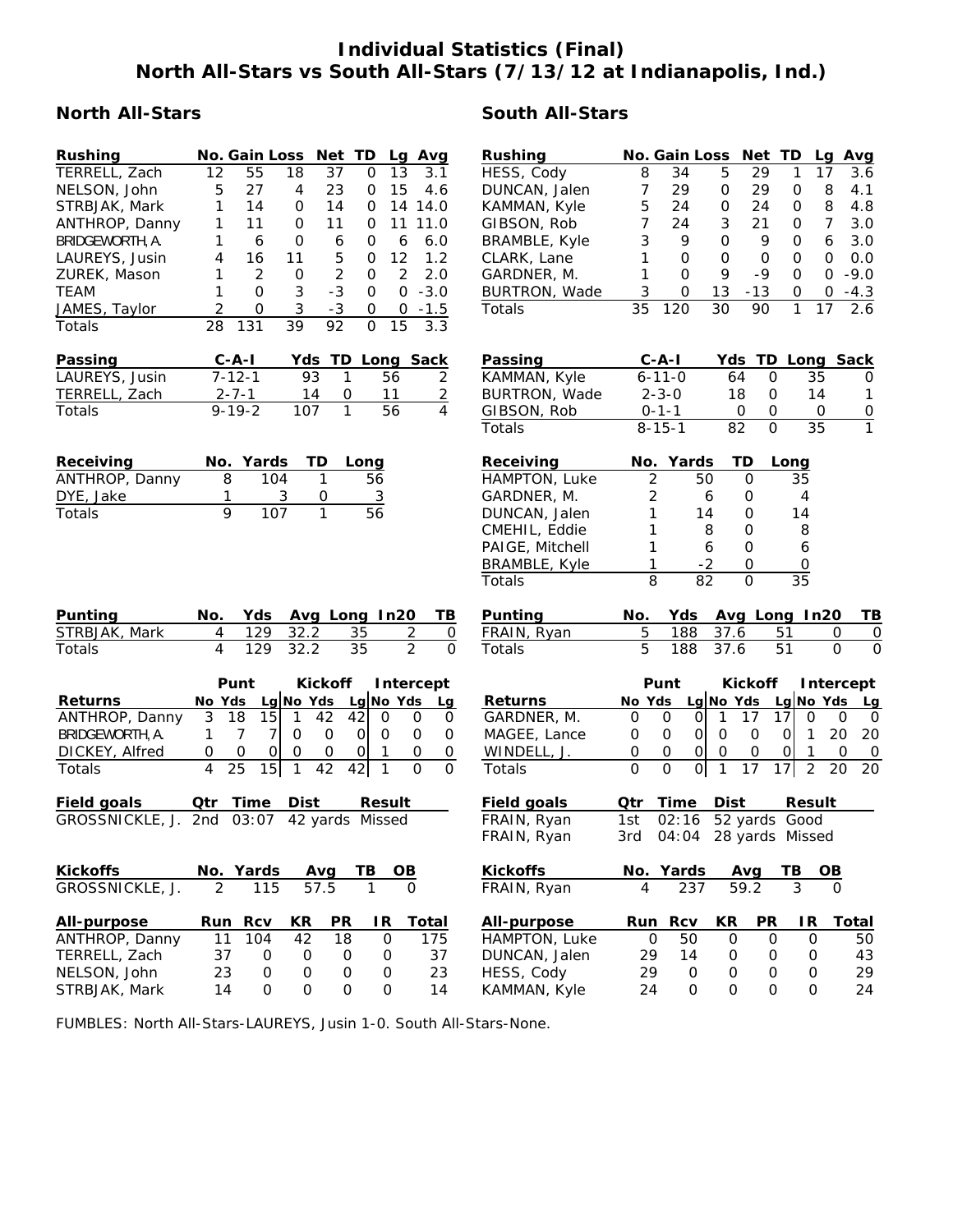### **Defensive Statistics (Final) North All-Stars vs South All-Stars (7/13/12 at Indianapolis, Ind.)**

| # North All-Stars         | Solo              |                    |             | <b>Ast Total Sacks-Yds</b> | <b>TFL-Yds</b> |                              |                          | FF FR-Yds Int-Yds BrUp   |                | <b>BIKS QBH</b>          |              |
|---------------------------|-------------------|--------------------|-------------|----------------------------|----------------|------------------------------|--------------------------|--------------------------|----------------|--------------------------|--------------|
| 42 GROSSNICKLE, J.        | 4                 | 3                  | 5.5         |                            |                |                              |                          |                          |                |                          |              |
| 54 MITCHELL, A.           | 3                 | $\overline{2}$     | 4.0         | $\blacksquare$             | $1.5 - 4$      |                              |                          |                          |                |                          |              |
| 44 SETTLES, J.            | $\overline{2}$    | 3                  | 3.5         | $\overline{a}$             | $1.0 - 1$      | ÷,                           |                          |                          |                |                          |              |
| 34 FRICKEY, Todd          | 3                 | 0                  | 3.0         | $\overline{\phantom{a}}$   | $\blacksquare$ | $\overline{a}$               |                          |                          |                |                          |              |
| 20 HICKEY, Collin         | 1                 | 4                  | 3.0         | $\blacksquare$             | $0.5 - 0$      | ÷,                           | $\overline{a}$           | ÷,                       | $\overline{a}$ |                          |              |
| 52 SNYDER, Dayton         | $\mathbf{1}$      | 3                  | 2.5         |                            | $0.5 - 4$      | $\overline{a}$               |                          |                          |                |                          |              |
| 48 HOFFER, Andrew         | 1                 | 3                  | 2.5         | $\blacksquare$             | ÷.             | ÷.                           | $\overline{a}$           | $\overline{a}$           | ÷.             | $\blacksquare$           |              |
| 86 ANDERSON, Josh         | 1                 | 3                  | 2.5         |                            |                |                              |                          |                          |                |                          |              |
| 10 HOOVER, Trevor         | 1                 | 3                  | 2.5         | ÷.                         | $\blacksquare$ | ÷,                           |                          | ÷.                       | $\overline{a}$ | $\overline{\phantom{a}}$ |              |
| 22 DICKEY, Alfred         | $\overline{2}$    | $\mathbf{O}$       | 2.0         | $\overline{\phantom{a}}$   | $\frac{1}{2}$  |                              |                          | $1 - 0$                  |                |                          |              |
| 96 ROUSH, Tom             | 2                 | 0                  | 2.0         | $1.0 - 12$                 | $1.0 - 12$     | $\overline{\phantom{a}}$     | $\overline{a}$           | $\overline{\phantom{a}}$ | $\overline{a}$ | $\blacksquare$           |              |
| 98 STAUFFER, D.           | 1                 | $\overline{2}$     | 2.0         |                            | $1.0 - 1$      | $\overline{a}$               |                          |                          |                |                          |              |
| 68 ADAMS, Jeff            | 1                 | $\overline{2}$     | 2.0         | $\overline{\phantom{a}}$   | $0.5 - 5$      | $\overline{a}$               | $\overline{a}$           | $\overline{a}$           | $\overline{a}$ | $\overline{\phantom{a}}$ |              |
| 92 HEYVAERT, Dylan        | $\mathbf 0$       | 3                  | 1.5         | $\overline{\phantom{a}}$   | $0.5 - 1$      | $\overline{a}$               |                          |                          |                |                          |              |
| 26 SPEARMAN, Ike          | $\Omega$          | 3                  | 1.5         | $\blacksquare$             | $\omega$       | $\overline{\phantom{a}}$     | $\overline{\phantom{a}}$ | $\overline{\phantom{a}}$ | $\overline{a}$ | $\overline{\phantom{a}}$ |              |
| 38 YOUNG, Tyler           | $\Omega$          | $\overline{2}$     | 1.0         | $\sim$                     | $0.5 - 1$      | L.                           |                          |                          |                |                          |              |
| 40 LAIDIG, Sam            | 0                 | 1                  | 0.5         | $\blacksquare$             | $0.5 - 1$      | L.                           |                          |                          | $\overline{a}$ |                          |              |
| 6 MACK, Alfonso           | $\Omega$          | $\mathbf{1}$       | 0.5         |                            | $0.5 - 2$      | $\overline{\phantom{a}}$     |                          |                          |                |                          |              |
| Totals                    | 23                | 38                 | 42.0        | $1.0 - 12$                 | $8.0 - 32$     | $\mathbf 0$                  | $0 - 0$                  | $1 - 0$                  | $\Omega$       | $\mathbf 0$              | $\mathsf{O}$ |
|                           |                   |                    |             |                            |                |                              |                          |                          |                |                          |              |
| # South All-Stars         | Solo              |                    |             | <b>Ast Total Sacks-Yds</b> | <b>TFL-Yds</b> |                              | FF FR-Yds                | Int-Yds BrUp             |                | <b>Blks</b>              | QBH          |
| 97 CAMPBELL, Lee          | 3                 | 0                  | 3.0         | $2.0 - 18$                 | $3.0 - 19$     |                              |                          |                          |                |                          |              |
| 41 HAWKINS, K.            | $\overline{2}$    | $\overline{2}$     | 3.0         |                            |                |                              |                          |                          |                |                          |              |
| 31 WINDELL, J.            | 2                 | 1                  | 2.5         |                            |                |                              |                          | $1 - 0$                  |                |                          |              |
| 99 WILLIAMSON, T.         | $\overline{2}$    | $\overline{O}$     | 2.0         | $\overline{\phantom{a}}$   |                |                              |                          |                          |                |                          |              |
| 37 CRAIG, Drew            | 2                 | 0                  | 2.0         |                            | ÷.             | ÷,                           |                          |                          | ÷,             | $\equiv$                 |              |
| 91 ELDER, O'rion          | $\overline{2}$    | $\mathbf{O}$       | 2.0         | $2.0 - 9$                  | $2.0 - 9$      | 1                            |                          |                          |                |                          |              |
| 45 McDOWELL, M.           | 1                 | $\overline{2}$     | 2.0         |                            |                | $\overline{a}$               | $\overline{a}$           |                          | ÷,             |                          |              |
| 47 LaGRANGE, H.           | 1                 | $\overline{2}$     | 2.0         |                            | $1.0 - 1$      | $\qquad \qquad \blacksquare$ |                          |                          |                |                          |              |
| 21 LOUGH, Tsali           | 1                 | $\overline{2}$     | 2.0         | $\bar{\phantom{a}}$        |                | $\overline{a}$               | $\overline{a}$           | $\overline{a}$           | ÷,             | $\overline{a}$           |              |
| 25 STRUNK, Cory           | 1                 | $\mathbf{1}$       | 1.5         |                            |                |                              |                          |                          |                |                          |              |
| 53 SINGLETON, M.          | 1                 | 1                  | 1.5         | $\omega$                   | $0.5 - 2$      | $\overline{a}$               | $\mathbf{r}$             |                          | ÷,             | $\blacksquare$           |              |
| 49 DUNCAN, Jalen          | 1                 | $\mathbf{O}$       | 1.0         | $\overline{\phantom{a}}$   |                | $\overline{\phantom{0}}$     |                          |                          |                | ۳                        |              |
| 75 SANDERS, Justin        | 1                 | 0                  | 1.0         | $\blacksquare$             | $1.0 - 2$      | L.                           | $\mathbf{r}$             | ÷.                       | L.             | $\sim$                   |              |
| 51 BRYAN, Nate            | $\overline{O}$    | $\overline{2}$     | 1.0         | $\overline{\phantom{a}}$   |                | $\overline{a}$               |                          |                          |                |                          |              |
| 29 WINDELL, Lucas         | 0                 | $\overline{2}$     | 1.0         | $\blacksquare$             | ÷.             | ÷,                           | $\overline{\phantom{a}}$ | $\overline{\phantom{a}}$ | $\overline{a}$ | $\blacksquare$           |              |
| 43 SAUNDERS, G.           | $\mathbf 0$       | $\overline{2}$     | 1.0         |                            | $0.5 - 2$      |                              |                          |                          |                |                          |              |
| 13 BURTON, Austin         | 0                 | $\mathbf{1}$       | 0.5         |                            |                | $\overline{a}$               | $\overline{a}$           | $\blacksquare$           | ÷,             | $\blacksquare$           |              |
| 89 BALL, Griffin          | $\mathbf 0$       | 1                  | 0.5         |                            |                |                              |                          |                          | 1              |                          |              |
| 39 WARREN, Austin         | 0                 | 1                  | 0.5         | $\blacksquare$             | ÷              | ÷,                           | $\blacksquare$           | $\overline{a}$           | ÷.             | $\blacksquare$           |              |
|                           |                   |                    |             |                            |                |                              |                          |                          |                |                          |              |
| 87 MAGEE, Lance<br>Totals | $\mathbf 0$<br>20 | $\mathbf{O}$<br>20 | 0.0<br>30.0 | $4.0 - 27$                 | $8.0 - 35$     | $\mathbf{1}$                 | $0 - 0$                  | $1 - 20$<br>$2 - 20$     | 1              | $\overline{O}$           | $\mathbf 0$  |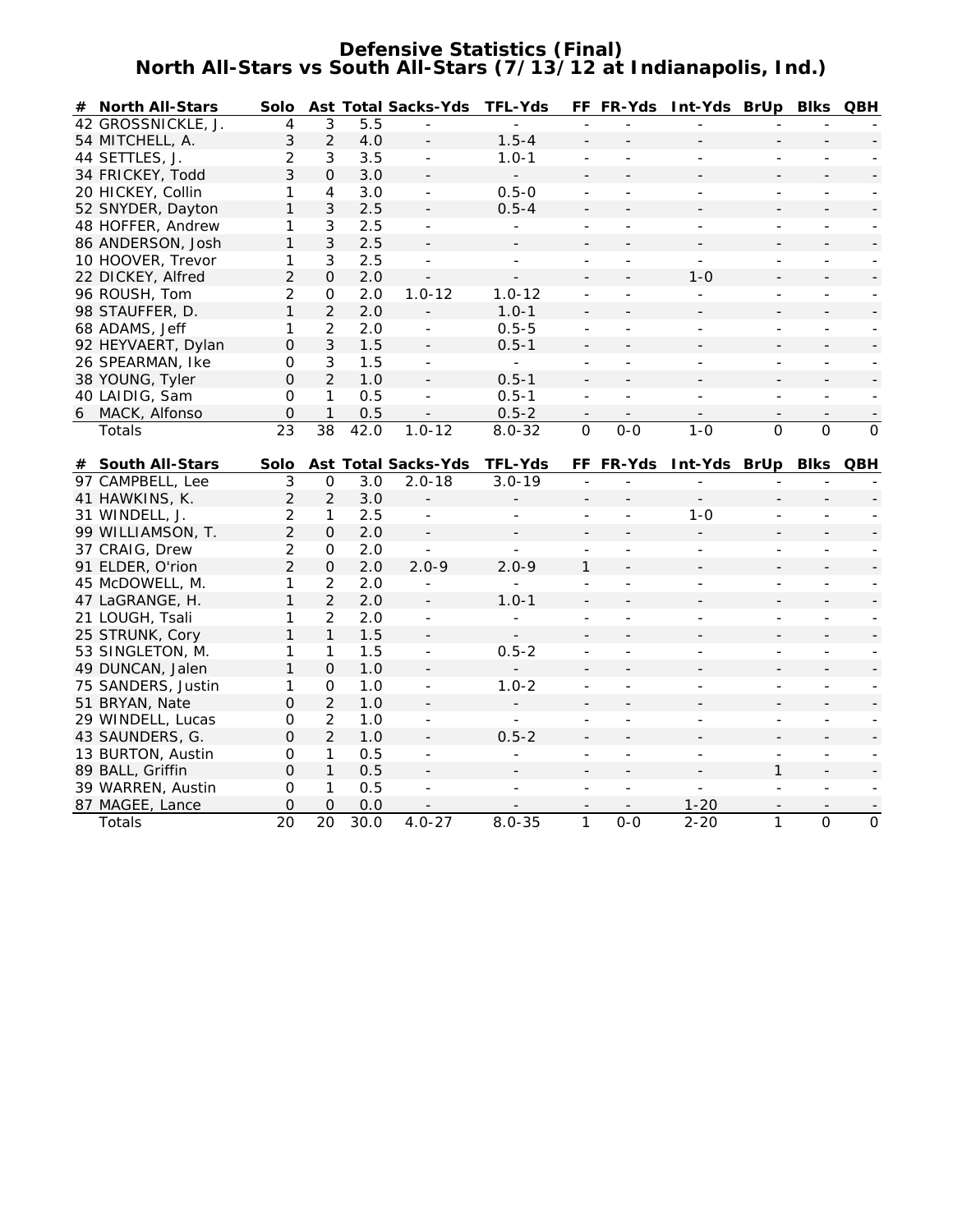# **Play-by-Play Summary (4th quarter) North All-Stars vs South All-Stars (7/13/12 at Indianapolis, Ind.)**

| 3-11 South 27       | Start of 4th quarter, clock 12:00.                                                                                    |                 |
|---------------------|-----------------------------------------------------------------------------------------------------------------------|-----------------|
| 3-11 South 27       | BURTRON, Wade sacked for loss of 12 yards to the SOUTH15 (ROUSH, Tom).                                                |                 |
| 4-23 South 15       | FRAIN, Ryan punt 34 yards to the SOUTH49, ANTHROP, Danny return -1 yards to the 50                                    |                 |
|                     | yardline (DUNCAN, Jalen).                                                                                             |                 |
|                     | 3 plays, minus 13 yards, 2:12                                                                                         |                 |
|                     | NORTH ALL-STARS drive start at 11:04.                                                                                 |                 |
| 1-10 North 50       | TEAM rush for loss of 3 yards to the NORTH47.                                                                         |                 |
| 2-13 North 47       | LAUREYS, Jusin pass complete to ANTHROP, Danny for 4 yards to the SOUTH49 (BURTON,                                    |                 |
|                     | Austin; WINDELL, Lucas).                                                                                              |                 |
| 3-9<br>South 49     | LAUREYS, Jusin pass incomplete to ANTHROP, Danny (BALL, Griffin).                                                     |                 |
| 4-9<br>South 49     | STRBJAK, Mark punt 33 yards to the SOUTH16, fair catch by PAIGE, Mitchell.                                            |                 |
|                     | 3 plays, 1 yard, 1:34                                                                                                 |                 |
|                     | SOUTH ALL-STARS drive start at 09:30.                                                                                 |                 |
| 1-10 South 16       | HESS, Cody rush for 17 yards to the SOUTH33, 1ST DOWN SOUTH (HOFFER, Andrew).                                         | R9              |
| 1-10 South 33       | HESS, Cody rush for loss of 1 yard to the SOUTH32 (LAIDIG, Sam; HICKEY, Collin).                                      |                 |
| 2-11 South 32       | KAMMAN, Kyle rush for 5 yards to the SOUTH37 (ROUSH, Tom).                                                            |                 |
| 3-6<br>South 37     | KAMMAN, Kyle pass incomplete.                                                                                         |                 |
| South 37<br>4-6     | FRAIN, Ryan punt 19 yards to the NORTH44, out-of-bounds.                                                              |                 |
|                     | 4 plays, 21 yards, 2:02                                                                                               |                 |
|                     | NORTH ALL-STARS drive start at 07:28.                                                                                 |                 |
| 1-10 North 44       | LAUREYS, Jusin pass complete to ANTHROP, Danny for 56 yards to the SOUTHO, 1ST DOWN<br>NORTH, TOUCHDOWN, clock 07:19. | P8              |
|                     |                                                                                                                       |                 |
| 1-G<br>South 03     | GROSSNICKLE, J. kick attempt good.                                                                                    |                 |
|                     | South All-Stars 16, North All-Stars 7<br>1 play, 56 yards, 0:16                                                       |                 |
|                     | GROSSNICKLE, J. kickoff 55 yards to the SOUTH5, GARDNER, M. return 17 yards to the                                    |                 |
|                     | SOUTH22 (MITCHELL, A.; SETTLES, J.).                                                                                  |                 |
|                     | SOUTH ALL-STARS drive start at 07:12.                                                                                 |                 |
| 1-10 South 22       | DUNCAN, Jalen rush for 6 yards to the SOUTH28 (SNYDER, Dayton; SPEARMAN, Ike).                                        |                 |
| 2-4 South 28        | BRAMBLE, Kyle rush for 2 yards to the SOUTH30 (SETTLES, J.; GROSSNICKLE, J.).                                         |                 |
| $3 - 2$<br>South 30 | HESS, Cody rush for 5 yards to the SOUTH35, 1ST DOWN SOUTH (HOOVER, Trevor; ANDERSON,                                 | <b>R10</b>      |
|                     | Josh).                                                                                                                |                 |
| 1-10 South 35       | GIBSON, Rob rush for loss of 1 yard to the SOUTH34 (STAUFFER, D.).                                                    |                 |
| 2-11 South 34       | KAMMAN, Kyle pass incomplete to CMEHIL, Eddie.                                                                        |                 |
| 3-11 South 34       | BURTRON, Wade pass incomplete to BRAUNECKER, B                                                                        |                 |
| 4-11 South 34       | FRAIN, Ryan punt 36 yards to the NORTH30, ANTHROP, Danny return 4 yards to the NORTH34                                |                 |
|                     | (CRAIG, Drew).                                                                                                        |                 |
|                     | 6 plays, 12 yards, 3:18                                                                                               |                 |
|                     | NORTH ALL-STARS drive start at 03:54.                                                                                 |                 |
| 1-10 North 34       | NELSON, John rush for 15 yards to the NORTH49, 1ST DOWN NORTH (LOUGH, Tsali).                                         | R9              |
| 1-10 North 49       | LAUREYS, Jusin pass incomplete to CORNER, Gage.                                                                       |                 |
| 2-10 North 49       | ANTHROP, Danny rush for 11 yards to the SOUTH40, 1ST DOWN NORTH (HAWKINS, K.; STRUNK,                                 | R <sub>10</sub> |
|                     | Cory).                                                                                                                |                 |
| 1-10 South 40       | LAUREYS, Jusin pass complete to ANTHROP, Danny for 11 yards to the SOUTH29, 1ST DOWN                                  | P11             |
|                     | NORTH, out-of-bounds.                                                                                                 |                 |
| 1-10 South 29       | LAUREYS, Jusin rush for 4 yards to the SOUTH25 (McDOWELL, M.).                                                        |                 |
| South 25<br>2-6     | ZUREK, Mason rush for 2 yards to the SOUTH23 (BALL, Griffin; HAWKINS, K.).                                            |                 |
| 3-4<br>South 23     | LAUREYS, Jusin pass complete to DYE, Jake for 3 yards to the SOUTH20 (STRUNK, Cory).                                  |                 |
|                     | Game MVP: Danny Anthrop, South MVP: Lance Magee, North MVP: Anthrop                                                   |                 |
| South 20<br>4-1     | LAUREYS, Jusin pass incomplete to ESSEX, John.<br>8 plays, 46 yards, 2:26                                             |                 |
|                     | SOUTH ALL-STARS drive start at 01:28.                                                                                 |                 |
| 1-10 South 20       | HESS, Cody rush for no gain to the SOUTH20 (MITCHELL, A.).                                                            |                 |
| 2-10 South 20       | GIBSON, Rob rush for 7 yards to the SOUTH27 (GROSSNICKLE, J.).                                                        |                 |
| $3 - 3$<br>South 27 | HESS, Cody rush for loss of 4 yards to the SOUTH23 (MITCHELL, A.; MACK, Alfonso).                                     |                 |
| South 23<br>4-7     | Timeout North All-Stars, clock 00:35.                                                                                 |                 |
| 4-7<br>South 23     | FRAIN, Ryan punt 51 yards to the NORTH26, BRIDGEWORTH, A. return 7 yards to the NORTH33                               |                 |
|                     | (CRAIG, Drew).                                                                                                        |                 |
|                     | 3 plays, 3 yards, 1:09                                                                                                |                 |
|                     | NORTH ALL-STARS drive start at 00:19.                                                                                 |                 |
| 1-10 North 33       | LAUREYS, Jusin pass intercepted by WINDELL, J. at the SOUTH26, WINDELL, J. return 0 yards                             |                 |
|                     | to the SOUTH26.                                                                                                       |                 |
|                     | 1 play, 0 yards, 0:15                                                                                                 |                 |
|                     | SOUTH ALL-STARS drive start at 00:04.                                                                                 |                 |
|                     | End of game, clock 00:00.                                                                                             |                 |
|                     |                                                                                                                       |                 |

*0 plays, 0 yards, 0:04*

**FINAL SCORE: South All-Stars 16, North All-Stars 7**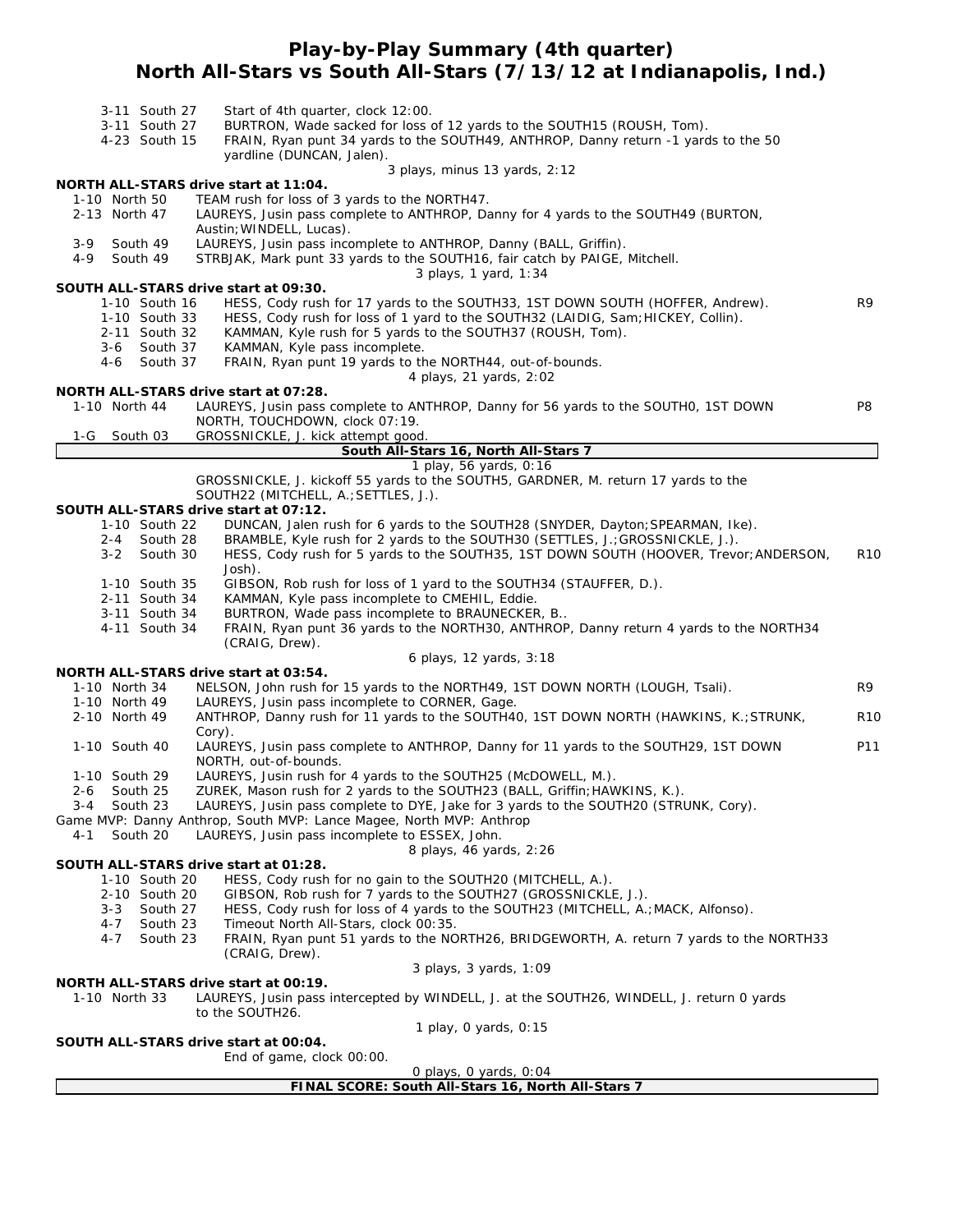# **Play-by-Play Summary (4th quarter) North All-Stars vs South All-Stars (7/13/12 at Indianapolis, Ind.)**

|                                    |       | Time                           |               | 1st Downs |              |          | Conversions |              |                   |                                     |              |
|------------------------------------|-------|--------------------------------|---------------|-----------|--------------|----------|-------------|--------------|-------------------|-------------------------------------|--------------|
| <b>Quarter Summary</b>             | Score | <b>Poss</b>                    | R             | P.        | $\mathbf{x}$ |          | 3rd         | 4th          | Rushina           | Passing                             | Penalties    |
| North All-Stars<br>South All-Stars |       | 7 04:31 2 2 0 4 0-2<br>0.07:29 | $\mathcal{P}$ |           | $0\quad 0$   | $\sim$ 2 | $1 - 5$     | _ റ−1<br>റ-റ | 5-29<br>$11 - 24$ | $4 - 8 - 1 - 74$<br>$0 - 3 - 0 - 0$ | $O-O$<br>ი-ი |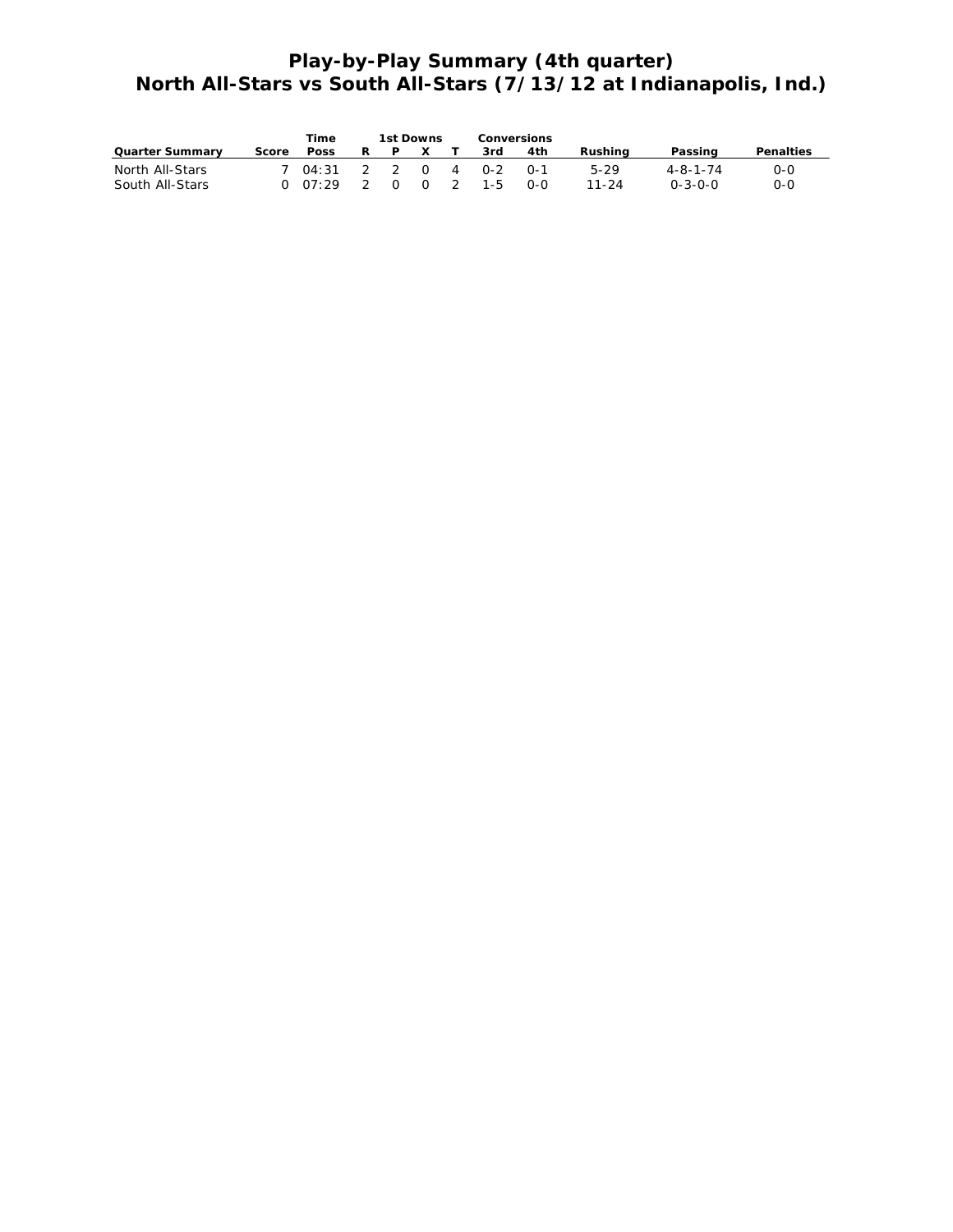#### **Quickie Statistics (3rd quarter) North All-Stars vs South All-Stars (7/13/12 at Indianapolis, Ind.)**

|                                   | <b>NORTH</b> | <b>SOUTH</b> |
|-----------------------------------|--------------|--------------|
| Score                             | Ω            | 16           |
| <b>FIRST DOWNS</b>                | 7            | 8            |
| <b>RUSHES-YARDS (NET)</b>         | $23 - 63$    | $24 - 66$    |
| PASSING YDS (NET)                 | 33           | 82           |
| Passes Att-Comp-Int               | $11 - 5 - 1$ | $12 - 8 - 1$ |
| <b>TOTAL OFFENSE PLAYS-YARDS</b>  | 34-96        | $36 - 148$   |
| <b>Fumble Returns-Yards</b>       | $0 - 0$      | $0 - 0$      |
| <b>Punt Returns-Yards</b>         | $1 - 15$     | $0 - 0$      |
| Kickoff Returns-Yards             | $1 - 42$     | 0-0          |
| <b>Interception Returns-Yards</b> | $1 - 0$      | $1 - 20$     |
| Punts (Number-Avg)                | $3 - 32.0$   | $1 - 48.0$   |
| Fumbles-Lost                      | $1 - 0$      | $0 - 0$      |
| Penalties-Yards                   | $6 - 72$     | $3 - 35$     |
| Possession Time                   | 17:42        | 18:18        |
| <b>Third-Down Conversions</b>     | 1 of 7       | 4 of 9       |
| <b>Fourth-Down Conversions</b>    | $0$ of 1     | $1$ of $2$   |
| Red-Zone Scores-Chances           | 0-1          | $1 - 2$      |

#### **North All-Stars South All-Stars** South All-Stars

| <b>Rushing</b>      |                 |                     | No. Gain Loss Net TD                    |                    |             |                | Lg Avg         | <b>Rushing</b>                                                    |                | No. Gain Loss Net TD |             |                  |              |                | Lg Avg   |
|---------------------|-----------------|---------------------|-----------------------------------------|--------------------|-------------|----------------|----------------|-------------------------------------------------------------------|----------------|----------------------|-------------|------------------|--------------|----------------|----------|
| TERRELL, Zach       |                 | 12                  | 18<br>55                                | 37                 | $\Omega$    | 13             | 3.1            | DUNCAN, Jalen                                                     | 6              | 23                   | $\mathbf 0$ | $\overline{23}$  | $\mathbf 0$  | 8              | 3.8      |
| STRBJAK, Mark       |                 | 1                   | 14<br>$\mathsf{O}$                      | 14                 | 0           |                | 14 14.0        | KAMMAN, Kyle                                                      | 4              | 19                   | 0           | 19               | 0            | 8              | 4.8      |
| NELSON, John        |                 | 4                   | 12<br>4                                 | 8                  | $\Omega$    | $\overline{7}$ | 2.0            | GIBSON, Rob                                                       | 5              | 17                   | 2           | 15               | $\Omega$     | $\overline{7}$ | 3.0      |
| BRIDGEWORTH, A.     |                 | 1                   | $\Omega$<br>6                           | 6                  | $\mathbf 0$ | 6              | 6.0            | HESS, Cody                                                        | $\overline{3}$ | 12                   | $\Omega$    | 12               | $\mathbf{1}$ | 11             | 4.0      |
| Passing             |                 | $C - A - I$         | Yds                                     |                    |             |                | TD Long Sack   | Passing                                                           |                | $C - A - I$          |             | Yds TD Long Sack |              |                |          |
| TERRELL, Zach       |                 | $2 - 7 - 1$         |                                         | $\mathsf{O}$<br>14 |             | 11             | 2              | KAMMAN, Kyle                                                      |                | $6 - 9 - 0$          | 64          | $\mathsf{O}$     |              | 35             | 0        |
| LAUREYS, Jusin      |                 | $3 - 4 - 0$         |                                         | $\Omega$<br>19     |             | 9              | $\overline{2}$ | BURTRON, Wade                                                     |                | $2 - 2 - 0$          | 18          | $\Omega$         |              | 14             | $\Omega$ |
| Receiving           |                 |                     | No. Yards                               | TD                 | Long        |                |                | Receiving                                                         |                | No. Yards            |             | TD               | Long         |                |          |
|                     | ANTHROP, Danny  | 5                   | 33                                      | $\Omega$           | 11          |                |                | HAMPTON, Luke                                                     | $\overline{2}$ | 50                   |             | $\mathbf 0$      | 35           |                |          |
|                     |                 |                     |                                         |                    |             |                |                | GARDNER, M.                                                       | 2              | 6                    |             | 0                | 4            |                |          |
|                     |                 |                     |                                         |                    |             |                |                | DUNCAN, Jalen                                                     | 1              | 14                   |             | 0                | 14           |                |          |
|                     |                 |                     |                                         |                    |             |                |                | CMEHIL, Eddie                                                     | 1              | 8                    |             | $\Omega$         | 8            |                |          |
| Punting             |                 | No.                 | Yds Avg Long In20                       |                    |             |                | TB.            | Punting                                                           | No.            | Yds                  |             | Avg Long In20    |              |                | TВ       |
| STRBJAK, Mark       |                 | 3                   | 96<br>32.0                              |                    | 35          |                | $\Omega$       | FRAIN, Ryan                                                       | 1              | 48                   | 48.0        |                  | 48           | $\Omega$       | $\Omega$ |
| <b>Punt Returns</b> |                 |                     | No. Yards                               | TD                 | Long        |                |                | <b>Punt Returns</b>                                               |                | No. Yards            |             | <b>TD</b>        | Long         |                |          |
|                     | ANTHROP, Danny  | 1                   | 15                                      | $\Omega$           | 15          |                |                |                                                                   |                |                      |             |                  |              |                |          |
| <b>Kick Returns</b> |                 |                     | No. Yards                               | TD                 | Long        |                |                | <b>Kick Returns</b>                                               |                | No. Yards            |             | TD Long          |              |                |          |
|                     | ANTHROP, Danny  | 1                   | 42                                      | $\Omega$           | 42          |                |                |                                                                   |                |                      |             |                  |              |                |          |
| <b>Tackles</b>      |                 |                     | <b>UA-A Total</b>                       | <b>Sacks</b>       |             | TFL            |                | <b>Tackles</b>                                                    | UA-A           | <b>Total</b>         |             | <b>Sacks</b>     |              | <b>TFL</b>     |          |
|                     | GROSSNICKLE, J. | $3 - 2$             | 4.0                                     | 0.0                |             | 0.0            |                | CAMPBELL, Lee                                                     | $3 - 0$        | 3.0                  |             | 2.0              |              | 3.0            |          |
| FRICKEY, Todd       |                 | $3 - 0$             | 3.0                                     | 0.0                |             | 0.0            |                | WINDELL, J.                                                       | $2 - 1$        | 2.5                  |             | 0.0              |              | 0.0            |          |
| SETTLES, J.         |                 | $2 - 1$             | 2.5                                     | 0.0                |             | 1.0            |                | HAWKINS, K.                                                       | $2 - 0$        | 2.0                  |             | 0.0              |              | 0.0            |          |
| HICKEY, Collin      |                 | $1 - 3$             | 2.5                                     | 0.0                |             | 0.0            |                | ELDER, O'rion                                                     | $2 - 0$        | 2.0                  |             | 2.0              |              | 2.0            |          |
| Qtr                 | Time            | <b>Scoring Play</b> |                                         |                    |             |                |                |                                                                   |                |                      |             |                  |              | V-H            |          |
| 1st                 | 11:56           |                     |                                         |                    |             |                |                | SOUTH - MAGEE, Lance 20 yd interception return (FRAIN, Ryan kick) |                |                      |             |                  |              | $0 - 7$        |          |
|                     | 02:16           |                     |                                         |                    |             |                |                | SOUTH - FRAIN, Ryan 52 yd field goal, 9-39 4:15                   |                |                      |             |                  |              | $0 - 10$       |          |
| 2nd                 | 07:48           |                     | SOUTH - HESS, Cody 1 yd run, 10-51 4:05 |                    |             |                |                |                                                                   |                |                      |             |                  |              | $0 - 16$       |          |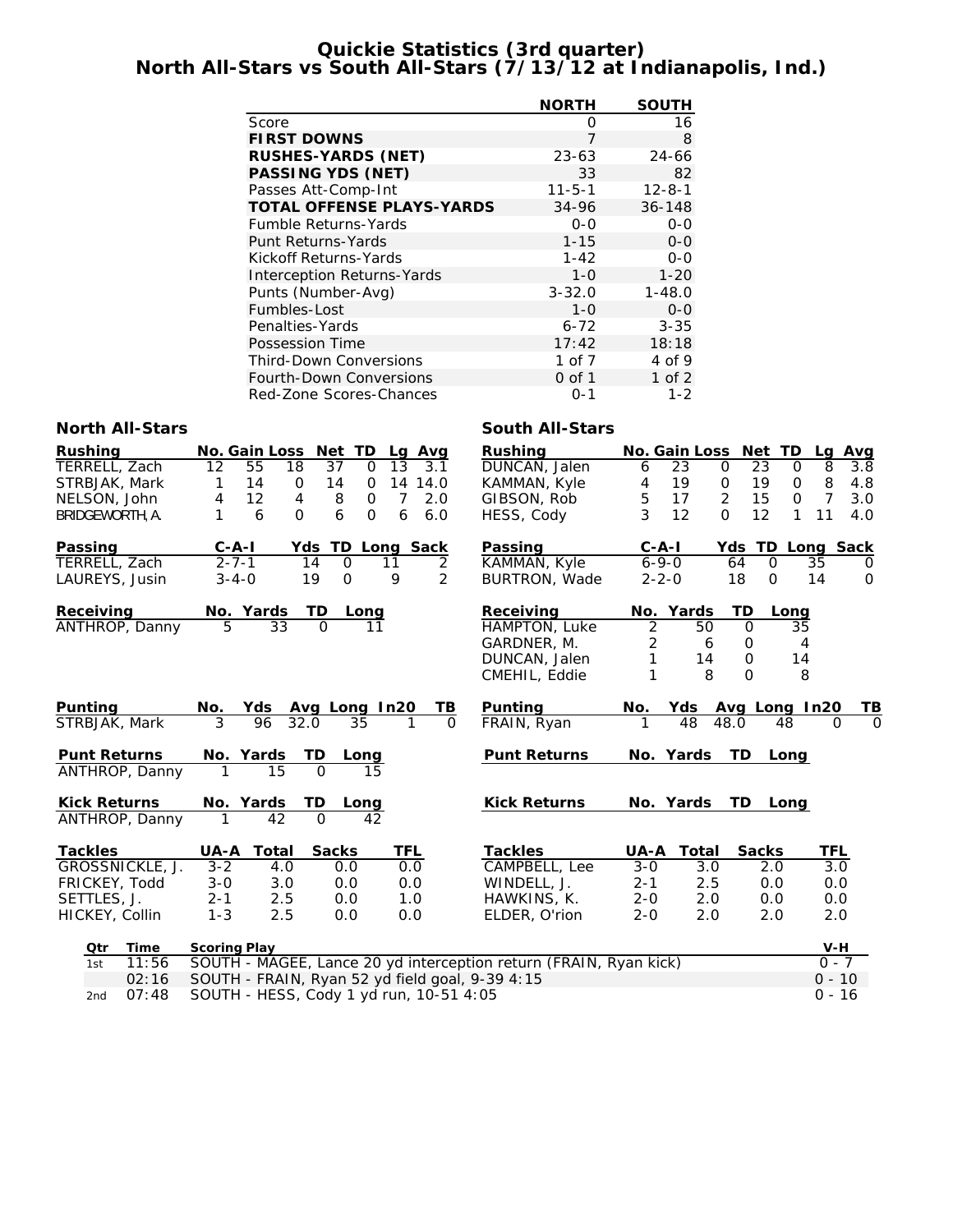# **Play-by-Play Summary (3rd quarter) North All-Stars vs South All-Stars (7/13/12 at Indianapolis, Ind.)**

|                    |               |               | Start of 3rd quarter, clock 12:00.                                                         |                |
|--------------------|---------------|---------------|--------------------------------------------------------------------------------------------|----------------|
| $4 - 5$            |               | North 47      | NORTH ball on NORTH40.                                                                     |                |
|                    |               |               | GROSSNICKLE, J. kickoff 60 yards to the SOUTHO, touchback.                                 |                |
|                    |               |               | SOUTH ALL-STARS drive start at 12:00.                                                      |                |
|                    |               | 1-10 South 20 | GARDNER, M. rush for loss of 9 yards to the SOUTH11 (ADAMS, Jeff; SNYDER, Dayton).         |                |
|                    |               | 2-19 South 11 | BURTRON, Wade pass complete to GARDNER, M. for 4 yards to the SOUTH15 (DICKEY, Alfred).    |                |
|                    |               | 3-15 South 15 | BURTRON, Wade pass complete to DUNCAN, Jalen for 14 yards to the SOUTH29 (HICKEY,          |                |
|                    |               |               | Collin; HOFFER, Andrew).                                                                   |                |
|                    | $4 - 1$       | South 29      | BURTRON, Wade rush for no gain to the SOUTH29 (SNYDER, Dayton).                            |                |
|                    |               |               | 4 plays, 9 yards, 2:09<br>NORTH ALL-STARS drive start at 09:51.                            |                |
|                    |               | 1-10 South 29 | TERRELL, Zach sacked for loss of 11 yards to the SOUTH40 (CAMPBELL, Lee).                  |                |
|                    |               | 2-21 South 40 | TERRELL, Zach sacked for loss of 6 yards to the SOUTH46 (ELDER, O'rion).                   |                |
|                    |               | 3-27 South 46 | TERRELL, Zach pass incomplete to CORNER, Gage.                                             |                |
|                    |               | 4-27 South 46 | STRBJAK, Mark punt 31 yards to the SOUTH15, fair catch by MAGEE, Lance.                    |                |
|                    |               |               | 3 plays, minus 17 yards, 1:39                                                              |                |
|                    |               |               | SOUTH ALL-STARS drive start at 08:12.                                                      |                |
|                    |               | 1-10 South 15 | DUNCAN, Jalen rush for 6 yards to the SOUTH21 (GROSSNICKLE, J.; HICKEY, Collin), PENALTY   | X6             |
|                    |               |               | NORTH personal foul 20 yards to the SOUTH35, 1ST DOWN SOUTH, NO PLAY.                      |                |
|                    |               | 1-10 South 35 | GIBSON, Rob rush for no gain to the SOUTH35 (GROSSNICKLE, J.).                             |                |
|                    |               | 2-10 South 35 | KAMMAN, Kyle pass incomplete to HAMPTON, Luke.                                             |                |
|                    |               | 3-10 South 35 | KAMMAN, Kyle pass complete to HAMPTON, Luke for 35 yards to the NORTH30, 1ST DOWN SOUTH P7 |                |
|                    |               |               | (FRICKEY, Todd).                                                                           |                |
|                    |               | 1-10 North 30 | KAMMAN, Kyle pass incomplete to HESS, Cody.                                                |                |
|                    |               | 2-10 North 30 | DUNCAN, Jalen rush for 8 yards to the NORTH22, out-of-bounds.                              |                |
|                    | $3 - 2$       | North 22      | KAMMAN, Kyle rush for 8 yards to the NORTH14, 1ST DOWN SOUTH (HOOVER, Trevor).             | R <sub>8</sub> |
|                    |               | 1-10 North 14 | KAMMAN, Kyle pass incomplete to PAIGE, Mitchell.                                           |                |
|                    |               | 2-10 North 14 | BRAMBLE, Kyle rush for 6 yards to the NORTH8 (HICKEY, Collin).                             |                |
|                    | $3 - 4$       | North 08      | KAMMAN, Kyle pass complete to BRAMBLE, Kyle for loss of 2 yards to the NORTH10 (MITCHELL,  |                |
|                    |               |               | $A.$ ).                                                                                    |                |
|                    | $4 - 6$       | North 10      | FRAIN, Ryan field goal attempt from 28 MISSED - wide left, spot at NORTH20, clock 04:04.   |                |
|                    |               |               | 10 plays, 75 yards, 4:08                                                                   |                |
|                    |               |               | NORTH ALL-STARS drive start at 04:04.                                                      |                |
|                    | 1-10 North 20 |               | TERRELL, Zach rush for 7 yards to the NORTH27 (HAWKINS, K.).                               |                |
| $2 - 3$            |               | North 27      | TERRELL, Zach rush for 9 yards to the NORTH36, 1ST DOWN NORTH (SINGLETON, M.).             | R7             |
|                    | 1-10 North 36 |               | TERRELL, Zach rush for no gain to the NORTH36 (WILLIAMSON, T.).                            |                |
|                    |               | 2-10 North 36 | TERRELL, Zach rush for 1 yard to the NORTH37.                                              |                |
| $3 - 9$<br>$4 - 9$ |               | North 37      | TERRELL, Zach pass incomplete to ANTHROP, Danny.                                           |                |
|                    |               | North 37      | STRBJAK, Mark punt 35 yards to the SOUTH28, fair catch by PAIGE, Mitchell.                 |                |
|                    |               |               | 5 plays, 17 yards, 2:48                                                                    |                |

# **SOUTH ALL-STARS drive start at 01:16.**

1-10 South 28 BURTRON, Wade rush for loss of 1 yard to the SOUTH27 (SETTLES, J.).<br>2-11 South 27 DUNCAN, Jalen rush for no gain to the SOUTH27 (GROSSNICKLE, J.).

DUNCAN, Jalen rush for no gain to the SOUTH27 (GROSSNICKLE, J.).

|                        | Time  |       | 1st Downs |  |   | Conversions |         |          |                  |                  |
|------------------------|-------|-------|-----------|--|---|-------------|---------|----------|------------------|------------------|
| <b>Quarter Summary</b> | Score | Poss  | R         |  |   | 3rd         | 4th     | Rushina  | Passing          | <b>Penalties</b> |
| North All-Stars        |       | 04.27 |           |  | റ | $0 - 2$     | 0-0     | 6-0      | $0 - 2 - 0 - 0$  | $1 - 20$         |
| South All-Stars        |       | 07.33 |           |  |   | $2 - 4$     | $0 - 1$ | $8 - 12$ | $4 - 7 - 0 - 51$ | 0-0              |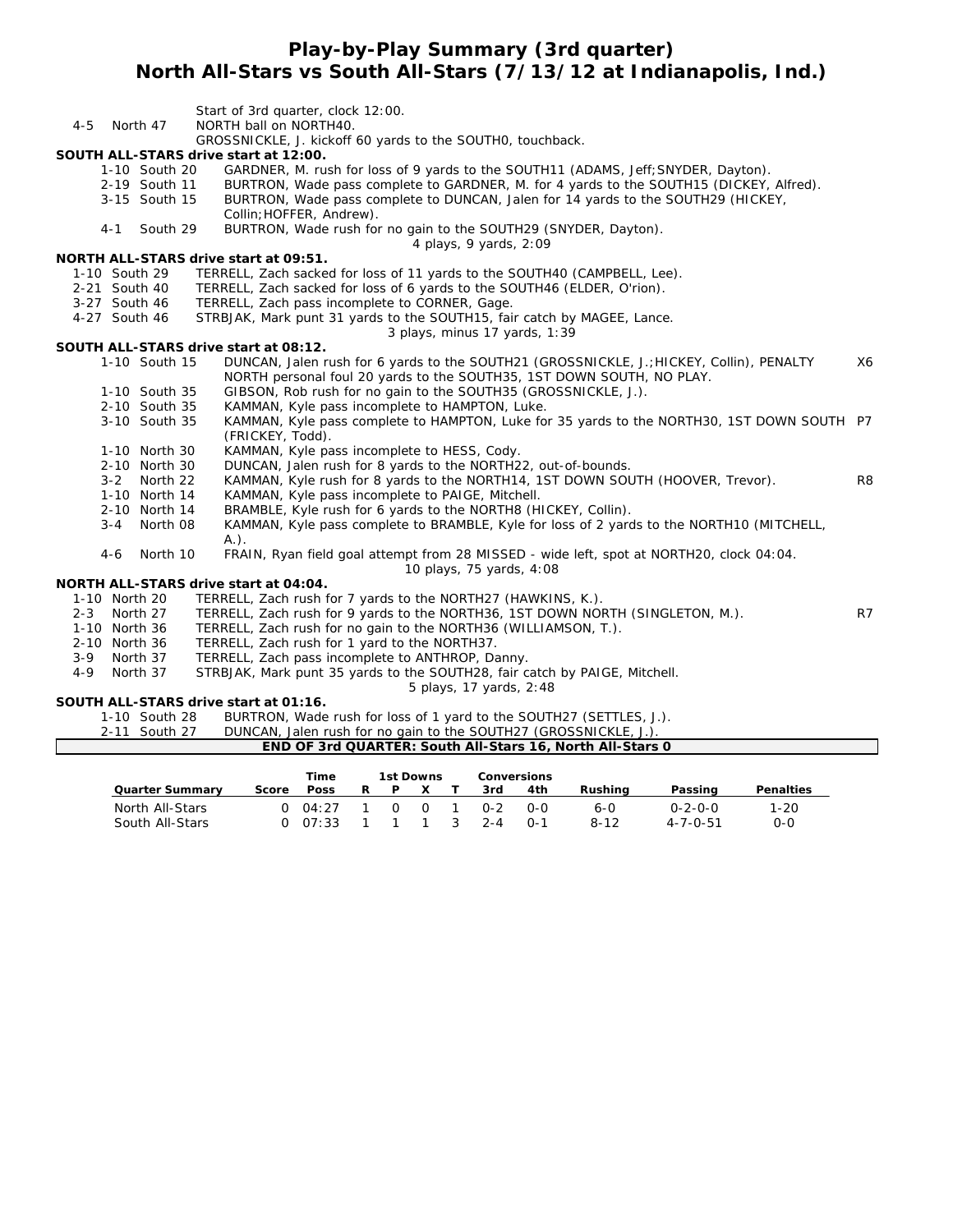#### **Quickie Statistics (2nd qtr [00:42]) North All-Stars vs South All-Stars (7/13/12 at Indianapolis, Ind.)**

|                                   | <b>NORTH</b> | <b>SOUTH</b> |
|-----------------------------------|--------------|--------------|
| Score                             | Ω            | 16           |
| <b>FIRST DOWNS</b>                | 6            | 5            |
| <b>RUSHES-YARDS (NET)</b>         | 17-63        | 16-54        |
| <b>PASSING YDS (NET)</b>          | 33           | 31           |
| Passes Att-Comp-Int               | $9 - 5 - 1$  | $5 - 4 - 1$  |
| <b>TOTAL OFFENSE PLAYS-YARDS</b>  | 26-96        | $21 - 85$    |
| Fumble Returns-Yards              | $0 - 0$      | $0 - 0$      |
| Punt Returns-Yards                | $1 - 15$     | $0 - 0$      |
| Kickoff Returns-Yards             | $1 - 42$     | 0-0          |
| <b>Interception Returns-Yards</b> | $1 - 0$      | $1 - 20$     |
| Punts (Number-Avg)                | $1 - 30.0$   | $1 - 48.0$   |
| Fumbles-Lost                      | $1 - 0$      | $0 - 0$      |
| Penalties-Yards                   | $5 - 52$     | $3 - 35$     |
| Possession Time                   | 12:33        | 10:45        |
| <b>Third-Down Conversions</b>     | 1 of $5$     | $2$ of 5     |
| <b>Fourth-Down Conversions</b>    | 0 of 1       | 1 of 1       |
| Red-Zone Scores-Chances           | 0-1          | $1 - 1$      |

#### **North All-Stars South All-Stars** South All-Stars

| <b>Rushing</b>      |                     |                         | No. Gain Loss Net TD | Lg Avg                                          | <b>Rushing</b>                                                    |             |                | No. Gain Loss Net TD | Lg Avg             |          |
|---------------------|---------------------|-------------------------|----------------------|-------------------------------------------------|-------------------------------------------------------------------|-------------|----------------|----------------------|--------------------|----------|
| TERRELL, Zach       | 38<br>6             | 1                       | 37<br>$\Omega$       | 13<br>6.2                                       | DUNCAN, Jalen                                                     | 4           | 15             | $\mathbf 0$<br>15    | $\Omega$           | 3.8      |
| STRBJAK, Mark       | 14<br>1             | $\mathbf{O}$            | 14<br>0              | 14<br>14.0                                      | GIBSON, Rob                                                       | 4           | 17             | 15<br>$\overline{c}$ | 7<br>$\Omega$      | 3.8      |
| NELSON, John        | 12<br>4             | $\overline{4}$          | 8<br>0               | $\overline{7}$<br>2.0                           | HESS, Cody                                                        | 3           | 12             | 12<br>$\Omega$       | $\mathbf{1}$<br>11 | 4.0      |
| BRIDGEWORTH, A.     | 1                   | $\Omega$<br>6           | 6<br>$\Omega$        | 6<br>6.0                                        | KAMMAN, Kyle                                                      | 3           | 11             | $\Omega$<br>11       | 5<br>$\Omega$      | 3.7      |
| Passing             | $C - A - I$         | Yds                     |                      | TD Long Sack                                    | Passing                                                           | $C-A-I$     |                | Yds TD Long Sack     |                    |          |
| TERRELL, Zach       | $2 - 5 - 1$         | 14                      | $\Omega$             | 11<br>0                                         | KAMMAN, Kyle                                                      | $4 - 4 - 0$ |                | 31<br>$\Omega$       | 15                 | $\Omega$ |
| LAUREYS, Jusin      | $3 - 4 - 0$         | 19                      | $\Omega$             | 2<br>9                                          | GIBSON, Rob                                                       | $0 - 1 - 1$ |                | $\Omega$<br>$\Omega$ | $\Omega$           | $\Omega$ |
| Receiving           | No. Yards           |                         | TD<br>Long           |                                                 | Receiving                                                         |             | No. Yards      | TD<br>Long           |                    |          |
| ANTHROP, Danny      | 5                   | 33                      | $\Omega$<br>11       |                                                 | <b>HAMPTON, Luke</b>                                              |             | 15             | $\mathbf 0$          | 15                 |          |
|                     |                     |                         |                      |                                                 | CMEHIL, Eddie                                                     |             | 8              | $\Omega$             | 8                  |          |
|                     |                     |                         |                      |                                                 | PAIGE, Mitchell                                                   |             | 6              | 0                    | 6                  |          |
|                     |                     |                         |                      |                                                 | GARDNER, M.                                                       |             | $\mathfrak{D}$ | $\Omega$             | $\overline{2}$     |          |
| Punting             | No.                 | Yds                     | Avg Long In20        | TВ                                              | <b>Punting</b>                                                    | No.         | Yds            | Avg Long In20        |                    | TВ       |
| STRBJAK, Mark       |                     | $\overline{30}$<br>30.0 | 30                   | $\Omega$<br>$\Omega$                            | FRAIN, Ryan                                                       |             | 48             | 48.0<br>48           | $\Omega$           | $\Omega$ |
| <b>Punt Returns</b> | No. Yards           |                         | TD.<br>Long          |                                                 | <b>Punt Returns</b>                                               |             | No. Yards      | TD.<br>Long          |                    |          |
| ANTHROP, Danny      | 1                   | 15                      | $\Omega$<br>15       |                                                 |                                                                   |             |                |                      |                    |          |
| <b>Kick Returns</b> | No. Yards           |                         | TD<br>Long           |                                                 | <b>Kick Returns</b>                                               |             | No. Yards      | TD.<br>Long          |                    |          |
| ANTHROP, Danny      | 1                   | 42                      | $\Omega$<br>42       |                                                 |                                                                   |             |                |                      |                    |          |
| <b>Tackles</b>      | UA-A                | <b>Total</b>            | <b>Sacks</b>         | <b>TFL</b>                                      | <b>Tackles</b>                                                    | UA-A        | <b>Total</b>   | <b>Sacks</b>         | <b>TFL</b>         |          |
| FRICKEY, Todd       | $2 - 0$             | 2.0                     | 0.0                  | 0.0                                             | WINDELL, J.                                                       | $2 - 1$     | 2.5            | 0.0                  | 0.0                |          |
| ANDERSON, Josh      | $1 - 2$             | 2.0                     | 0.0                  | 0.0                                             | CAMPBELL, Lee                                                     | $2 - 0$     | 2.0            | 1.0                  | 2.0                |          |
| GROSSNICKLE, J.     | $1 - 2$             | 2.0                     | 0.0                  | 0.0                                             | LaGRANGE, H.                                                      | $1 - 2$     | 2.0            | 0.0                  | 1.0                |          |
| ADAMS, Jeff         | $1 - 1$             | 1.5                     | 0.0                  | 0.0                                             | HAWKINS, K.                                                       | $1 - 0$     | 1.0            | 0.0                  | 0.0                |          |
| Otr<br>Time         | <b>Scoring Play</b> |                         |                      |                                                 |                                                                   |             |                |                      | V-H                |          |
| 11:56<br>1st        |                     |                         |                      |                                                 | SOUTH - MAGEE, Lance 20 yd interception return (FRAIN, Ryan kick) |             |                |                      | $0 - 7$            |          |
| 02:16               |                     |                         |                      | SOUTH - FRAIN, Ryan 52 yd field goal, 9-39 4:15 |                                                                   |             |                |                      | $0 - 10$           |          |
| 07:48<br>2nd        |                     |                         |                      | SOUTH - HESS, Cody 1 yd run, 10-51 4:05         |                                                                   |             |                |                      | $0 - 16$           |          |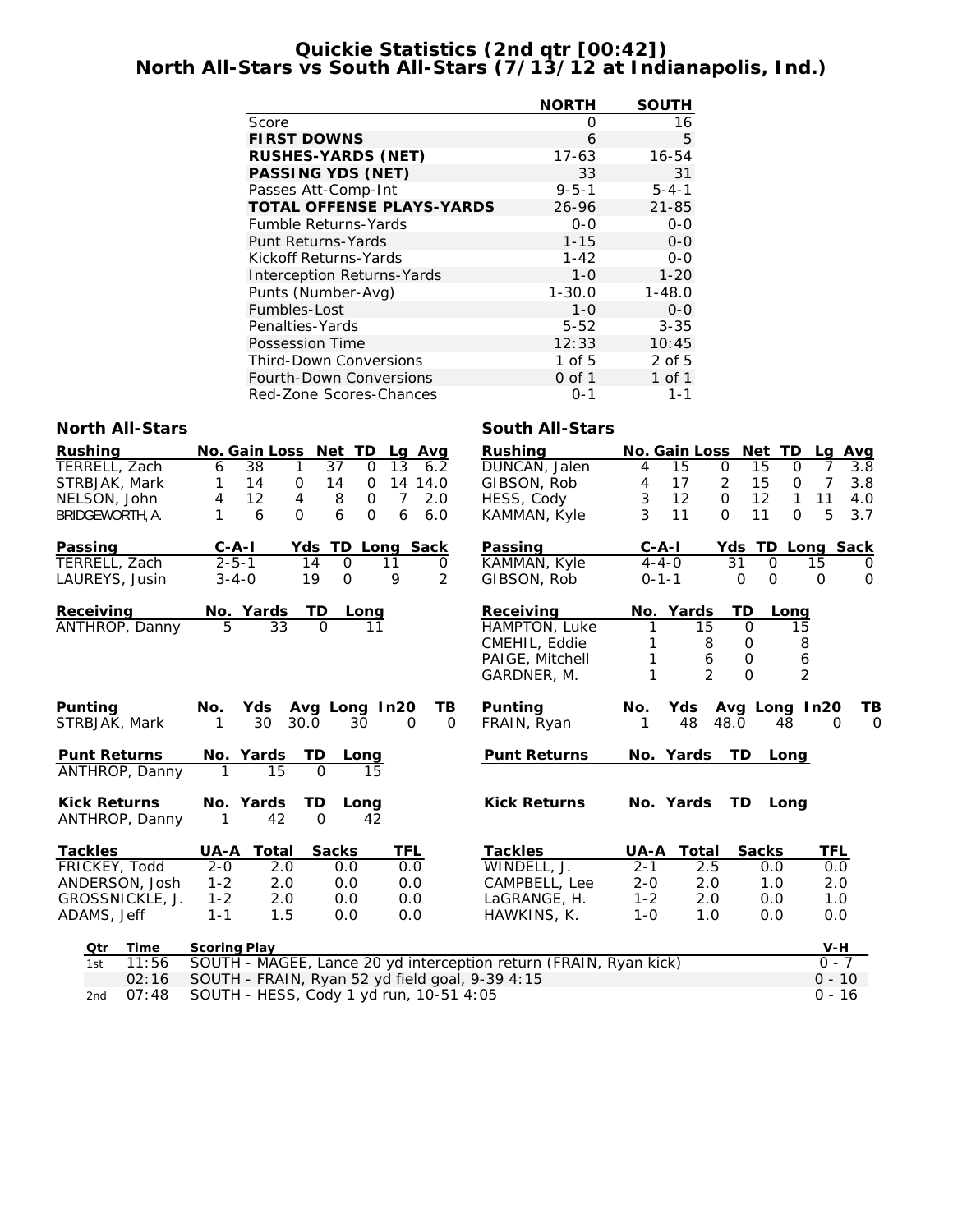# **Play-by-Play Summary (2nd quarter) North All-Stars vs South All-Stars (7/13/12 at Indianapolis, Ind.)**

| $4 - 9$<br>North 21                      | Start of 2nd quarter, clock 12:00.                                                                                                                                         |                |
|------------------------------------------|----------------------------------------------------------------------------------------------------------------------------------------------------------------------------|----------------|
| $4 - 9$<br>North 21                      | STRBJAK, Mark punt 30 yards to the SOUTH49, out-of-bounds.<br>3 plays, 1 yard, 2:23                                                                                        |                |
| SOUTH ALL-STARS drive start at 11:53.    |                                                                                                                                                                            |                |
| 1-10 South 49                            | KAMMAN, Kyle rush for 5 yards to the NORTH46 (MITCHELL, A.).                                                                                                               |                |
| 2-5 North 46                             | PENALTY NORTH pass interference 16 yards to the NORTH30, 1ST DOWN SOUTH.                                                                                                   | X3             |
| 1-10 North 30                            | HESS, Cody rush for no gain to the NORTH30 (ADAMS, Jeff).                                                                                                                  |                |
| 2-10 North 30                            | KAMMAN, Kyle pass complete to CMEHIL, Eddie for 8 yards to the NORTH22 (FRICKEY, Todd).                                                                                    |                |
| 3-2 North 22                             | KAMMAN, Kyle rush for 3 yards to the NORTH19, 1ST DOWN SOUTH (SETTLES, J.; ADAMS, Jeff).                                                                                   | R4             |
| 1-10 North 19                            | HESS, Cody rush for 11 yards to the NORTH8, 1ST DOWN SOUTH (HOOVER, Trevor; ANDERSON,                                                                                      | R <sub>5</sub> |
|                                          | Josh).                                                                                                                                                                     |                |
| North 08<br>1-G                          | DUNCAN, Jalen rush for 4 yards to the NORTH4 (ANDERSON, Josh; HEYVAERT, Dylan).                                                                                            |                |
| $2 - G$<br>North 04<br>$3-G$<br>North 03 | DUNCAN, Jalen rush for 1 yard to the NORTH3 (HEYVAERT, Dylan; YOUNG, Tyler).<br>Timeout South All-Stars, clock 08:35.                                                      |                |
| North 03<br>3-G                          | KAMMAN, Kyle pass complete to GARDNER, M. for 2 yards to the NORTH1 (ANDERSON, Josh).                                                                                      |                |
| 4-G<br>North 01                          | HESS, Cody rush for 1 yard to the NORTHO, TOUCHDOWN, clock 07:48.                                                                                                          |                |
|                                          | South All-Stars 16, North All-Stars 0                                                                                                                                      |                |
| $1-G$<br>North 03                        | GIBSON, Rob pass intercepted by DICKEY, Alfred at the NORTHO, DICKEY, Alfred return 0                                                                                      |                |
|                                          | yards to the NORTHO.                                                                                                                                                       |                |
| NORTH ALL-STARS drive start at 07:48.    | 10 plays, 51 yards, 4:05                                                                                                                                                   |                |
| 1-10 North 00                            | SOUTH ball on SOUTH40.                                                                                                                                                     |                |
|                                          | FRAIN, Ryan kickoff 57 yards to the NORTH3, ANTHROP, Danny return 42 yards to the NORTH45                                                                                  |                |
|                                          | (LaGRANGE, H.; LOUGH, Tsali), PENALTY SOUTH personal foul off-setting, PENALTY NORTH                                                                                       |                |
|                                          | personal foul off-setting.                                                                                                                                                 |                |
| NORTH ALL-STARS drive start at 07:48.    |                                                                                                                                                                            |                |
| 1-10 North 45                            | NELSON, John rush for loss of 4 yards to the NORTH41 (SINGLETON, M.; SAUNDERS, G.).                                                                                        |                |
| 2-14 North 41                            | LAUREYS, Jusin pass complete to ANTHROP, Danny for 4 yards to the NORTH45 (WARREN,                                                                                         |                |
|                                          | Austin; BRYAN, Nate).                                                                                                                                                      |                |
| 3-10 North 45                            | PENALTY SOUTH personal foul 15 yards to the SOUTH40, 1ST DOWN NORTH.                                                                                                       | X <sub>5</sub> |
| 1-10 South 40<br>South 31<br>$2 - 1$     | LAUREYS, Jusin pass complete to ANTHROP, Danny for 9 yards to the SOUTH31 (WINDELL, J.).<br>LAUREYS, Jusin rush for 12 yards to the SOUTH19, 1ST DOWN NORTH (WINDELL, J.). | R6             |
| 1-10 South 19                            | NELSON, John rush for 4 yards to the SOUTH15 (WILLIAMSON, T.).                                                                                                             |                |
| South 15<br>$2 - 6$                      | LAUREYS, Jusin sacked for loss of 7 yards to the SOUTH22 (CAMPBELL, Lee).                                                                                                  |                |
| 3-13 South 22                            | Timeout North All-Stars, clock 04:05.                                                                                                                                      |                |
| 3-13 South 22                            | LAUREYS, Jusin sacked for loss of 3 yards to the SOUTH25 (ELDER, O'rion), fumble by                                                                                        |                |
|                                          | LAUREYS, Jusin recovered by NORTH 91 at SOUTH26.                                                                                                                           |                |
| 4-17 South 26                            | GROSSNICKLE, J. field goal attempt from 42 MISSED - wide left, spot at SOUTH20, clock                                                                                      |                |
|                                          | 03:07.                                                                                                                                                                     |                |
|                                          | 8 plays, 29 yards, 4:41                                                                                                                                                    |                |
| SOUTH ALL-STARS drive start at 03:07.    |                                                                                                                                                                            |                |
| 1-10 South 20                            | BRAMBLE, Kyle rush for 5 yards to the SOUTH25 (HICKEY, Collin), PENALTY SOUTH holding 6<br>yards to the SOUTH14, NO PLAY.                                                  |                |
| 1-16 South 14                            | DUNCAN, Jalen rush for 7 yards to the SOUTH21 (SPEARMAN, Ike; HOOVER, Trevor).                                                                                             |                |
| $2 - 9$<br>South 21                      | BRAMBLE, Kyle rush for 1 yard to the SOUTH22 (SETTLES, J.).                                                                                                                |                |
| South 22<br>$3 - 8$                      | Timeout South All-Stars, clock 01:06.                                                                                                                                      |                |
| South 22<br>$3 - 8$                      | DUNCAN, Jalen rush for 3 yards to the SOUTH25 (SNYDER, Dayton; GROSSNICKLE, J.).                                                                                           |                |
| 4-5<br>South 25                          | FRAIN, Ryan punt 48 yards to the NORTH27, ANTHROP, Danny return 15 yards to the NORTH42                                                                                    |                |
|                                          | (McDOWELL, M.; LOUGH, Tsali).                                                                                                                                              |                |
|                                          | 3 plays, 5 yards, 2:25                                                                                                                                                     |                |
| NORTH ALL-STARS drive start at 00:42.    |                                                                                                                                                                            |                |

1-10 North 42 LAUREYS, Jusin pass complete to ANTHROP, Danny for 6 yards to the NORTH48 (HAWKINS, K.).

- 2-4 North 48 LAUREYS, Jusin pass incomplete.
- 3-4 North 48 JAMES, Taylor rush for loss of 1 yard to the NORTH47 (CAMPBELL, Lee).

|                                    |       | Time               |   | 1st Downs |          |                | Conversions           |            |                   |                                      |                  |
|------------------------------------|-------|--------------------|---|-----------|----------|----------------|-----------------------|------------|-------------------|--------------------------------------|------------------|
| <b>Quarter Summary</b>             | Score | <b>Poss</b>        | R | P.        | X        |                | 3rd                   | 4th        | Rushina           | Passing                              | <b>Penalties</b> |
| North All-Stars<br>South All-Stars |       | 0.04:48<br>6 06:30 |   | 2 1 1     | <u>ດ</u> | $\overline{2}$ | $4 \t 1-3$<br>$1 - 2$ | ∩-1<br>റ-റ | 11-63<br>$6 - 18$ | $2 - 5 - 1 - 14$<br>$2 - 2 - 0 - 21$ | $4 - 36$<br>1-14 |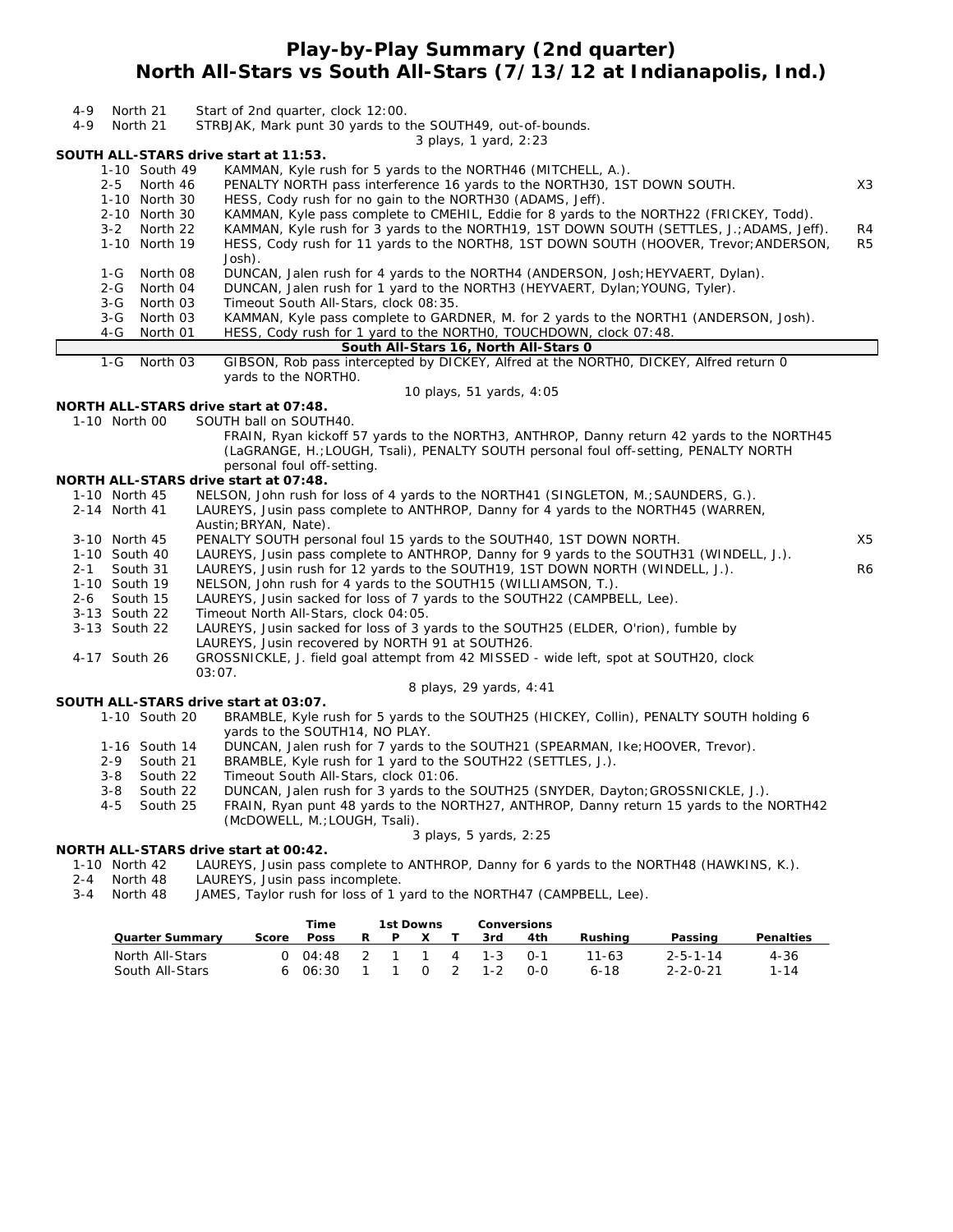#### **Quickie Statistics (1st quarter) North All-Stars vs South All-Stars (7/13/12 at Indianapolis, Ind.)**

|                                   | <b>NORTH</b> | <b>SOUTH</b> |
|-----------------------------------|--------------|--------------|
| Score                             | Ω            | 10           |
| <b>FIRST DOWNS</b>                | 4            | 2            |
| <b>RUSHES-YARDS (NET)</b>         | 11-63        | $6 - 18$     |
| <b>PASSING YDS (NET)</b>          | 14           | 21           |
| Passes Att-Comp-Int               | $5 - 2 - 1$  | $2 - 2 - 0$  |
| <b>TOTAL OFFENSE PLAYS-YARDS</b>  | $16 - 77$    | 8-39         |
| <b>Fumble Returns-Yards</b>       | $0 - 0$      | $0 - 0$      |
| <b>Punt Returns-Yards</b>         | $0 - 0$      | $0 - 0$      |
| Kickoff Returns-Yards             | $0 - 0$      | $0 - 0$      |
| <b>Interception Returns-Yards</b> | $0 - 0$      | $1 - 20$     |
| Punts (Number-Avg)                | $0 - 0.0$    | $0 - 0.0$    |
| Fumbles-Lost                      | $0 - 0$      | $0 - 0$      |
| Penalties-Yards                   | 4-36         | $1 - 14$     |
| Possession Time                   | 07:45        | 04:15        |
| <b>Third-Down Conversions</b>     | 1 of 3       | 1 of $2$     |
| <b>Fourth-Down Conversions</b>    | $0$ of 1     | $0$ of $0$   |
| Red-Zone Scores-Chances           | 0-0          | $O-O$        |

#### **North All-Stars South All-Stars**

| <b>Rushing</b>      | No. Gain Loss Net TD<br>Lg Avg                                         | <b>Rushing</b>      | No. Gain Loss Net TD                 | Avg<br>Lg                   |
|---------------------|------------------------------------------------------------------------|---------------------|--------------------------------------|-----------------------------|
| TERRELL, Zach       | 37<br>38<br>6.2<br>$\Omega$<br>13<br>6                                 | GIBSON, Rob         | 2<br>15<br>17<br>4                   | 3.8<br>0<br>7               |
| STRBJAK, Mark       | 14<br>14<br>14.0<br>1<br>14<br>0<br>$\Omega$                           | KAMMAN, Kyle        | 3<br>3<br>0                          | 3<br>3.0<br>$\Omega$        |
| NELSON, John        | $\overline{c}$<br>$\mathsf{O}$<br>8<br>8<br>$\overline{O}$<br>7<br>4.0 | CLARK, Lane         | $\Omega$<br>$\Omega$<br>$\Omega$     | $\Omega$<br>$\Omega$<br>0.0 |
| BRIDGEWORTH, A.     | 1<br>6<br>6<br>$\Omega$<br>$\Omega$<br>6<br>6.0                        |                     |                                      |                             |
| Passing             | $C - A - I$<br>Yds TD Long Sack                                        | Passing             | $C - A - I$                          | Yds TD Long Sack            |
| TERRELL, Zach       | $2 - 5 - 1$<br>14<br>$\Omega$<br>11<br>$\Omega$                        | KAMMAN, Kyle        | 21<br>$2 - 2 - 0$<br>$\Omega$        | 15<br>$\Omega$              |
| Receiving           | No. Yards<br>TD<br>Long                                                | Receiving           | No. Yards<br>TD                      | Long                        |
| ANTHROP, Danny      | 2<br>$\Omega$<br>11<br>14                                              | HAMPTON, Luke       | 15<br>$\Omega$                       | 15                          |
|                     |                                                                        | PAIGE, Mitchell     | 6<br>$\mathbf 0$                     | 6                           |
| Punting             | Yds Avg Long In20<br>No.<br>TB.                                        | Punting             | Yds Avg Long In20<br>No.             | TВ                          |
| <b>Punt Returns</b> | No. Yards<br>TD Long                                                   | <b>Punt Returns</b> | No. Yards<br>TD -                    | Long                        |
| <b>Kick Returns</b> | No. Yards<br>TD Long                                                   | <b>Kick Returns</b> | No. Yards TD Long                    |                             |
| <b>Tackles</b>      | Total<br><b>Sacks</b><br>TFL<br>UA-A                                   | <b>Tackles</b>      | <b>Total</b><br><b>Sacks</b><br>UA-A | TFL                         |
| GROSSNICKLE, J.     | 1.5<br>0.0<br>$1 - 1$<br>0.0                                           | LaGRANGE, H.        | $1 - 1$<br>1.5<br>0.0                | 1.0                         |
| DICKEY, Alfred      | $1 - 0$<br>0.0<br>1.0<br>0.0                                           | SANDERS, Justin     | $1 - 0$<br>1.0<br>0.0                | 1.0                         |
| FRICKEY, Todd       | $1 - 0$<br>1.0<br>0.0<br>0.0                                           | McDOWELL, M.        | $0 - 1$<br>0.5<br>0.0                | 0.0                         |
| HICKEY, Collin      | $0 - 2$<br>0.0<br>1.0<br>0.0                                           | SAUNDERS, G.        | 0.5<br>0.0<br>$0 - 1$                | 0.0                         |
| Time<br>Qtr         | <b>Scoring Play</b>                                                    |                     |                                      | V-H                         |
| 11:56<br>1st        | SOUTH - MAGEE, Lance 20 yd interception return (FRAIN, Ryan kick)      |                     |                                      | $0 - 7$                     |
| 02:16               | SOUTH - FRAIN, Ryan 52 yd field goal, 9-39 4:15                        |                     |                                      | $0 - 10$                    |